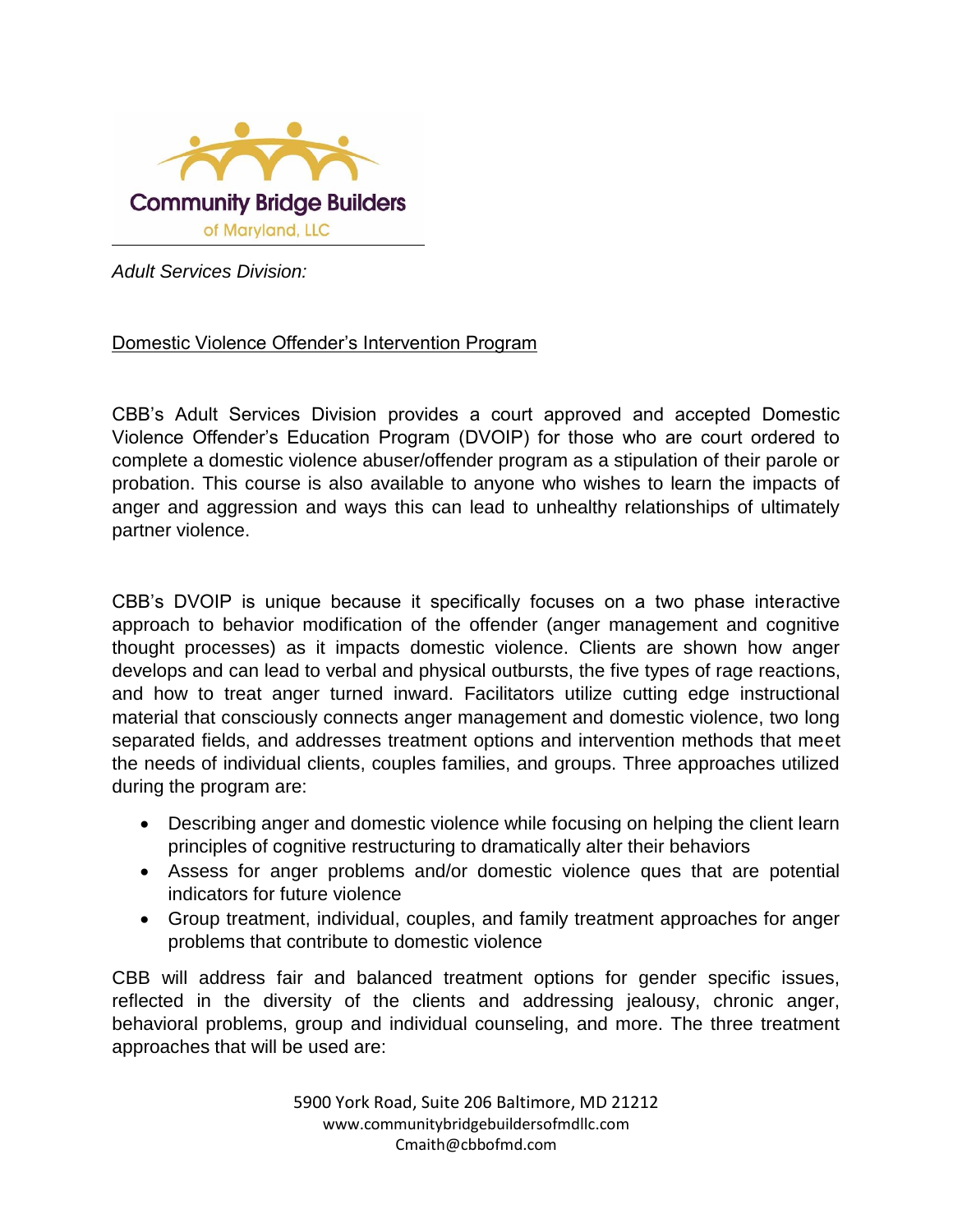- Behavioral
- Cognitive
- Affective
- Existential/Spiritual

*Adult Services Division: (DVOIP continued)*

## Domestic Violence Offender's Intervention Program

DVOIP description:

- $\bullet$  \*\*13, 26, or 52 session program\*\*
- Classes meet weekly
- Intake assessment and Intake assessment fee includes all course materials
- Fees are per session and are paid directly to CBB staff **PRIOR** to class start time
- Sliding fee scale is available (has to be approved per CBB facilitator at intake)
- Late fees imposed for lateness to sessions
- Weekly collaboration with Parole/Probation Officer to inform of attendance
- Completion of 13, 26, or 52 week program satisfies court mandated attendance
- Certificate of completion provided once course is successfully completed
- Strict attendance police enforced
- All fees are non-refundable for program

\*\*Community Bridge Builders has established and created a thorough Domestic Violence Offenders Education program that is specifically tailored to address clients who are on parole or probation. CBB has established partnerships with Baltimore City and Baltimore County Parole and Probation offices to ensure that this program is being offered to clients with the approval of CBB being a preferred provider for the service. *CBB does not determine the course length (13, 26, or 52 weeks). The length of your program is based on the expectation of your court order and/or parole or probation officer. CBB does not have any decision making power/influence into the program length expectation. \*\**

*\*\*\*\*Christopher Maith Sr.MSW is a Certified Domestic Violence Specialist (CDVS-I) with the National Anger Management Association. Domestic Violence Offender classes facilitated by Mr. Maith are recognized by all jurisdictions of the United States Courts and satisfy requirements for successful completion of a domestic violence offender's program. \*\*\*\**

> 5900 York Road, Suite 206 Baltimore, MD 21212 www.communitybridgebuildersofmdllc.com Cmaith@cbbofmd.com